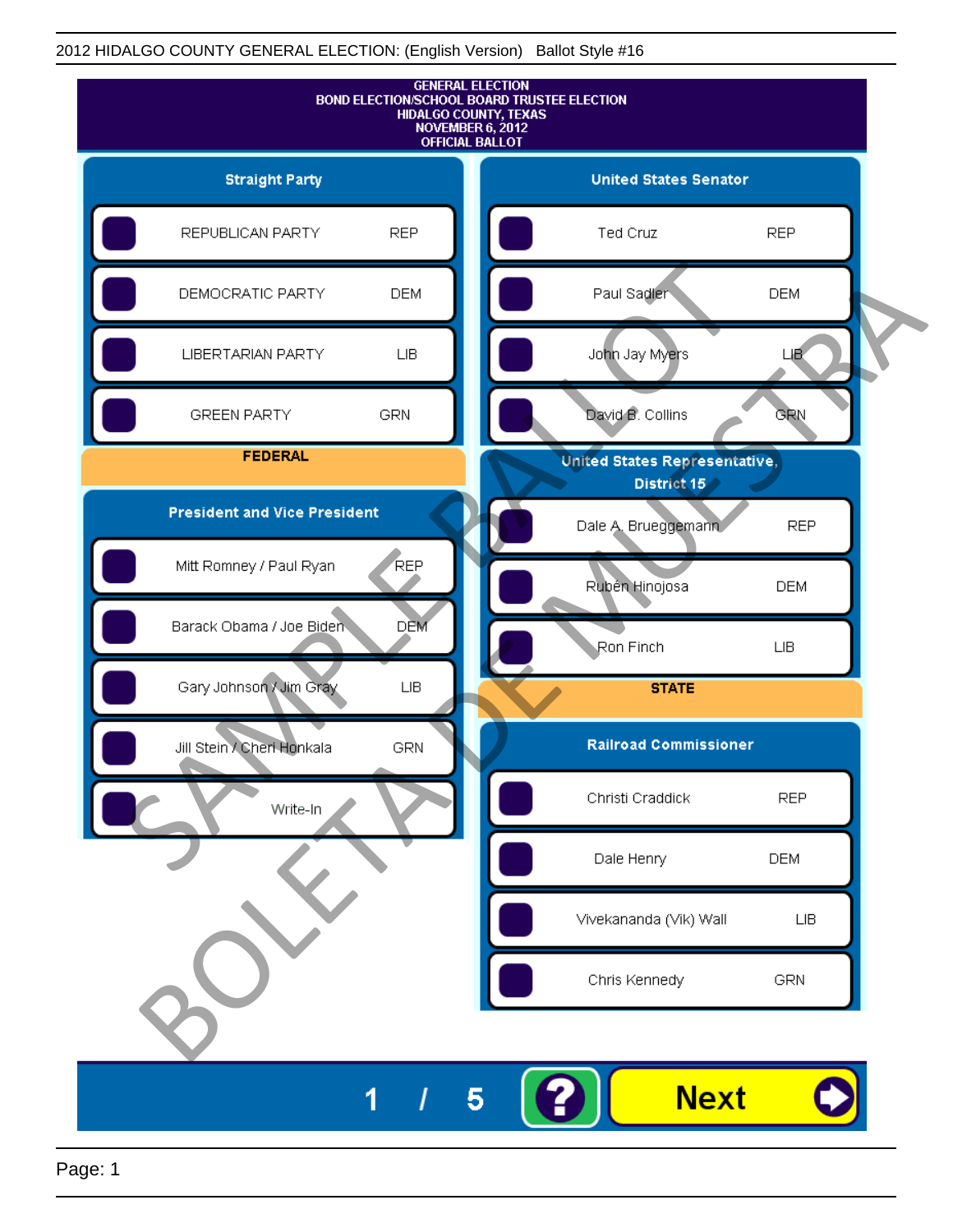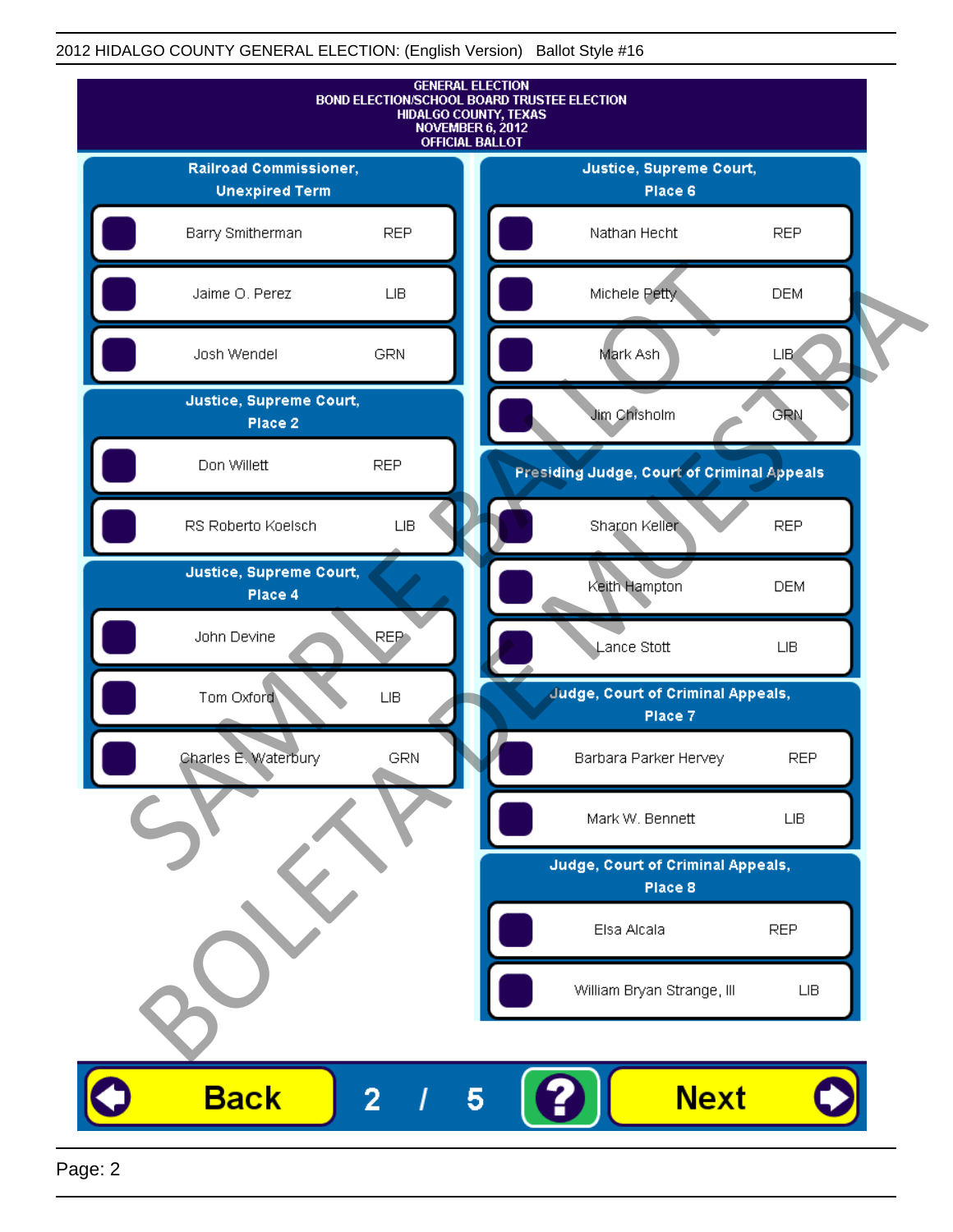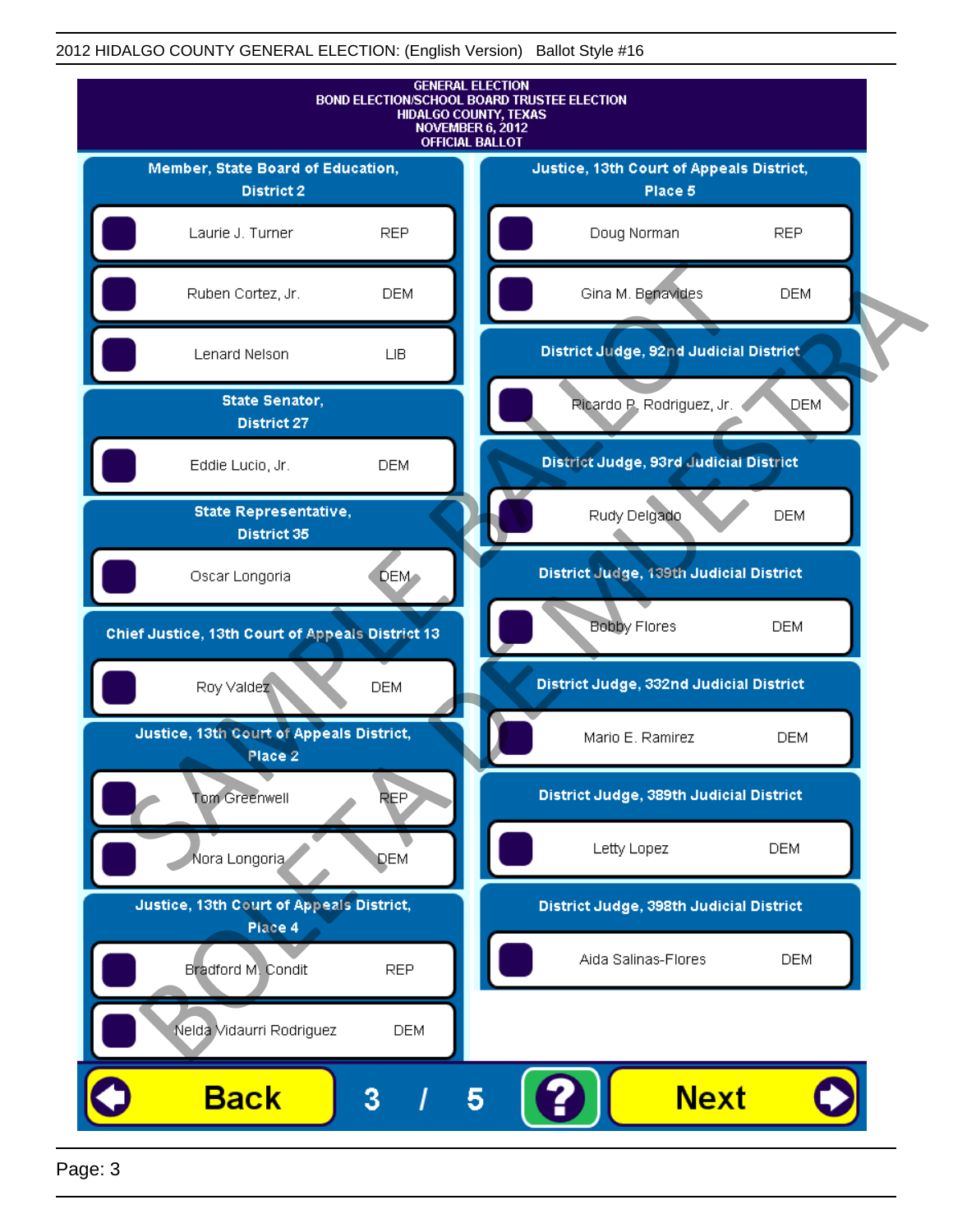| <b>GENERAL ELECTION</b><br>BOND ELECTION/SCHOOL BOARD TRUSTEE ELECTION<br>HIDALGO COUNTY, TEXAS<br>NOVEMBER 6, 2012<br><b>OFFICIAL BALLOT</b>   |              |                                          |
|-------------------------------------------------------------------------------------------------------------------------------------------------|--------------|------------------------------------------|
| District Judge, 430th Judicial District                                                                                                         |              | EDCOUCH-ELSA INDEPENDENT SCHOOL DISTRICT |
| Israel Ramon, Jr.                                                                                                                               | <b>DEM</b>   | FOR SCHOOL BOARD TRUSTEE<br>Place No. 2  |
| District Judge, 449th Judicial District                                                                                                         |              | Genesis Montalvo                         |
| Jesse Contreras                                                                                                                                 | <b>DEM</b>   | Fernando "Nano" Torres Jr.               |
| <b>COUNTY</b>                                                                                                                                   |              | Chris Morales                            |
| <b>Sheriff</b>                                                                                                                                  |              | Manuel "Trey" Ibarra III.                |
| Robert Caples                                                                                                                                   | <b>REP</b>   | FOR SCHOOL BOARD TRUSTEE<br>Place No. 3  |
| Guadalupe "Lupe" Trevino                                                                                                                        | <b>J</b> DEM | Jose Saldivar                            |
| HIDALGO COUNTY DRAINAGE DISTRICT NUMBER ONE                                                                                                     |              | Tony Barco                               |
| <b>BOND ELECTION</b>                                                                                                                            |              | Jorge Peña                               |
| THE ISSUANCE OF \$184,000,000.00 IN BONDS AND THE<br>LEVYING OF THE TAX IN PAYMENT THEREOF FOR<br>IMPROVEMENTS TO THE DRAINAGE DISTRICT'S STORM |              | Patricia Balli                           |
| <b>DRAINAGE SYSTEM?</b><br><b>FOR</b><br><b>AGAINST</b>                                                                                         |              |                                          |
| <b>Back</b>                                                                                                                                     | 4            | <b>Next</b><br>5                         |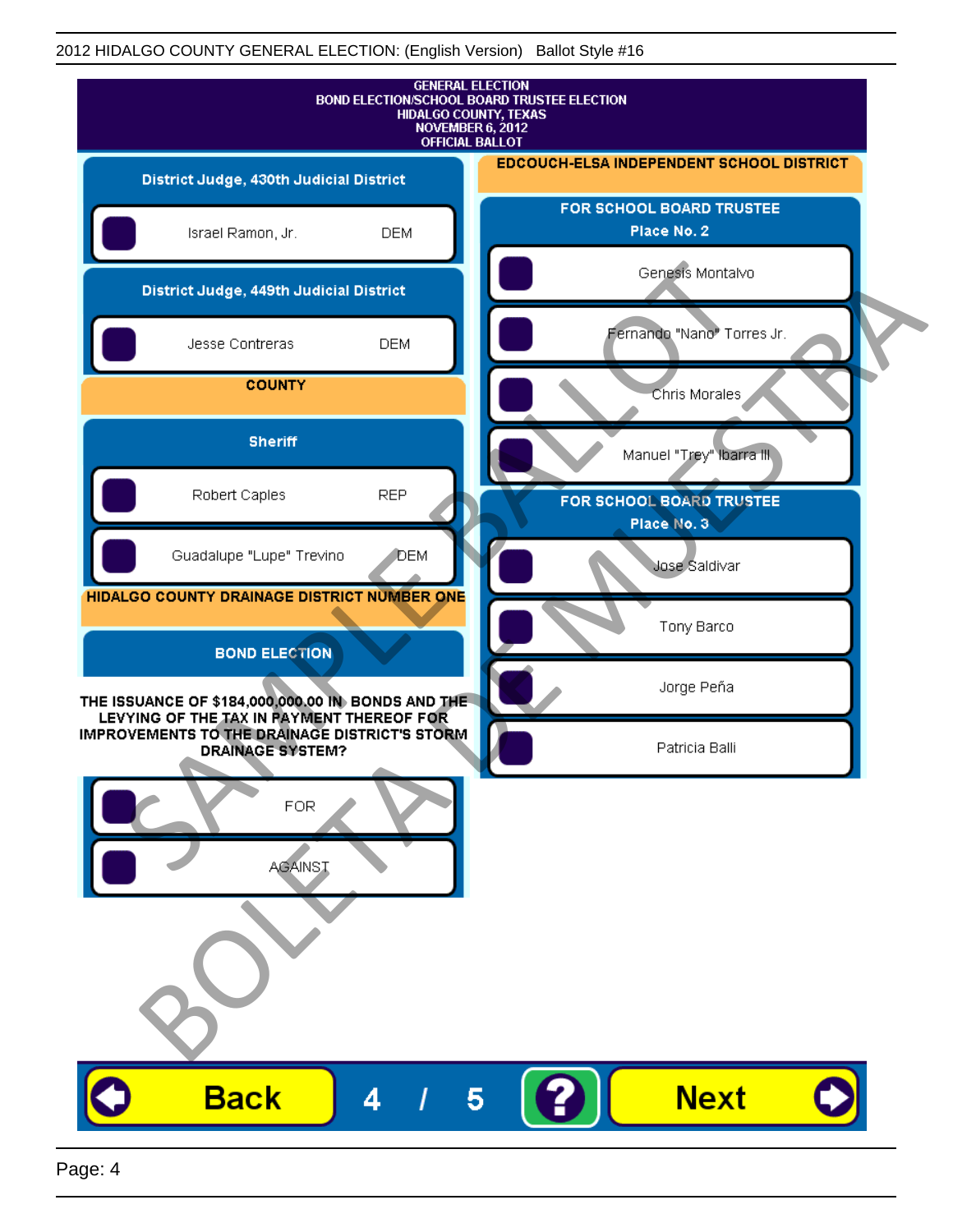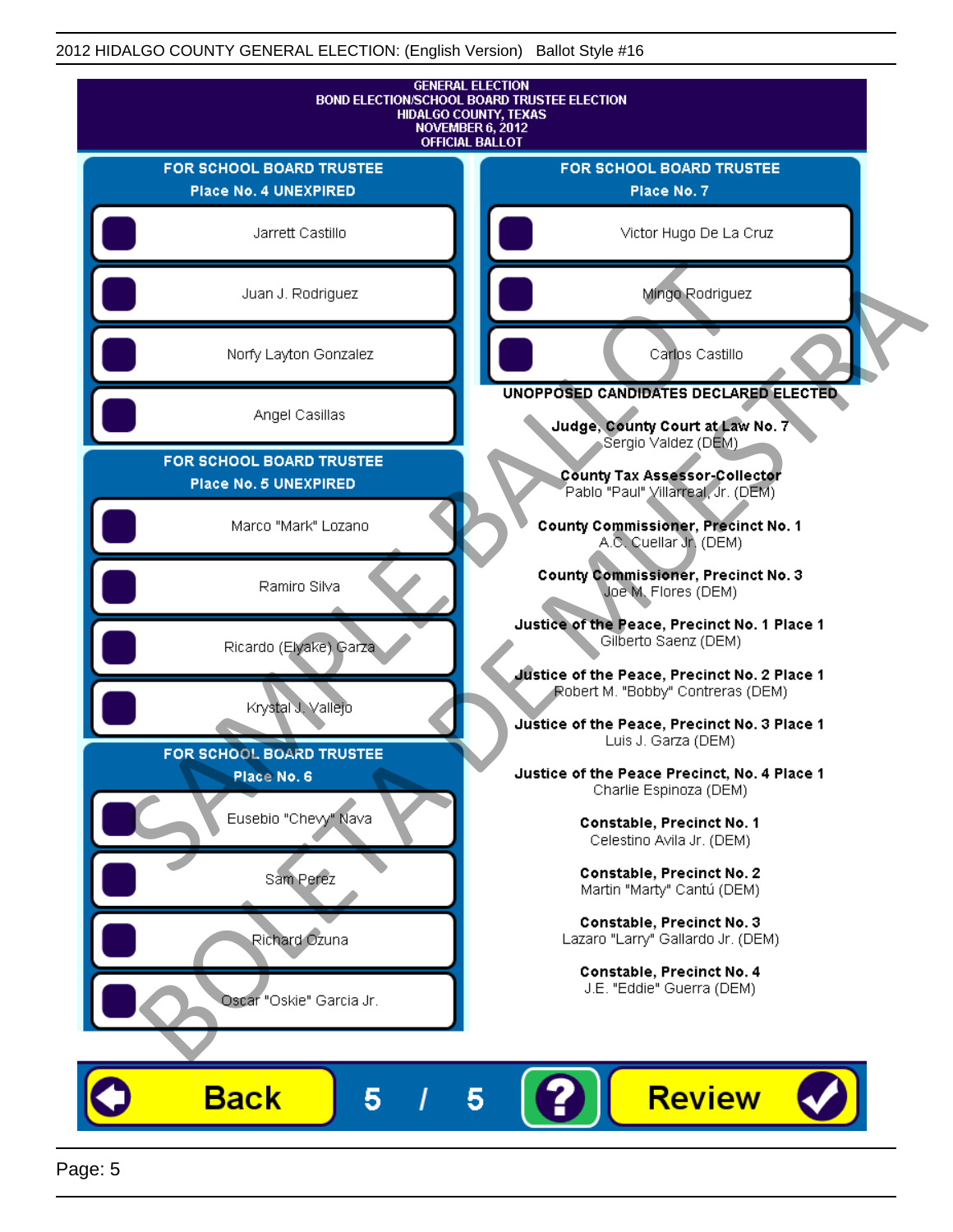Press the candidate name or contest title to return to a contest.

Vote button will light up when

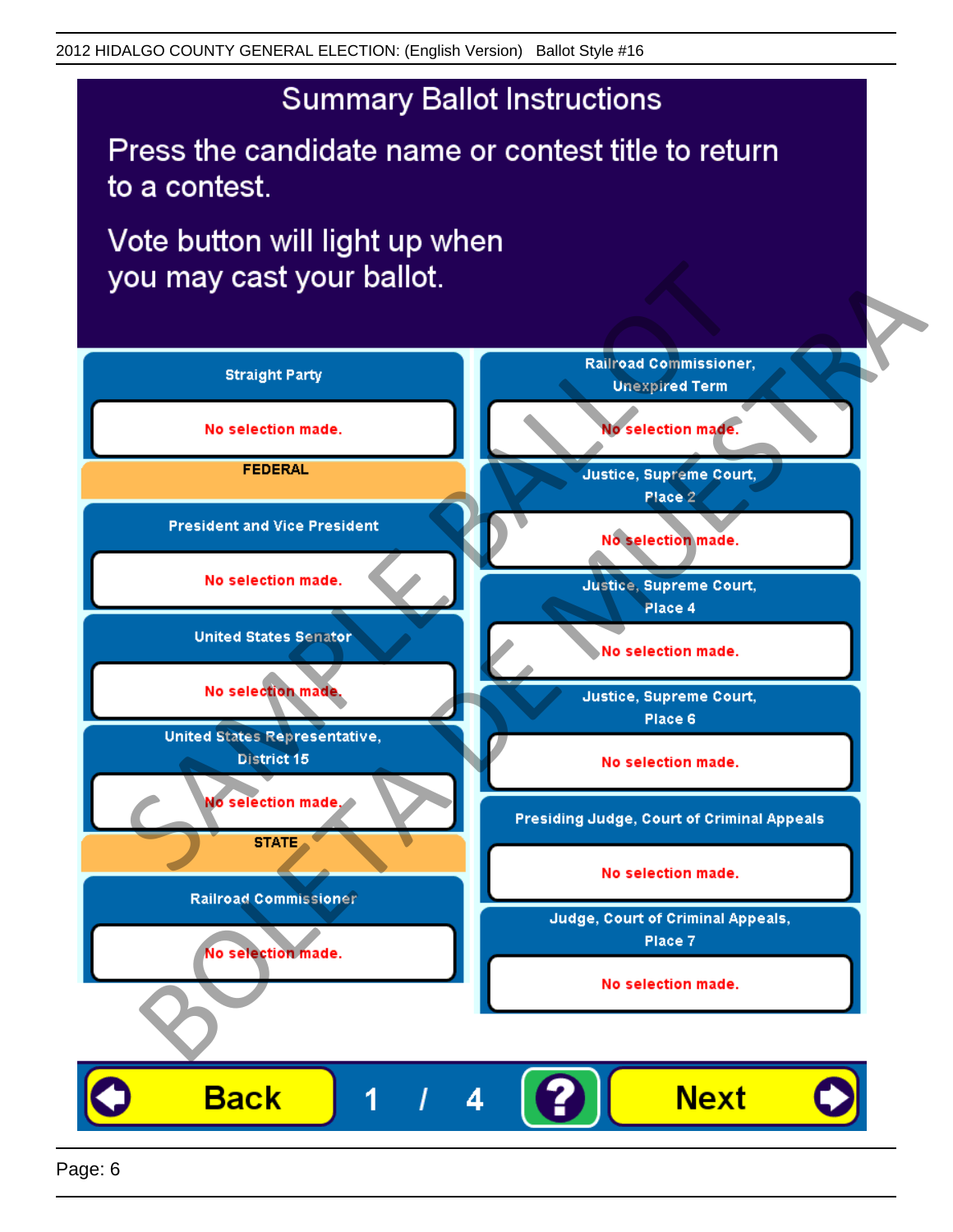Press the candidate name or contest title to return to a contest.

Vote button will light up when

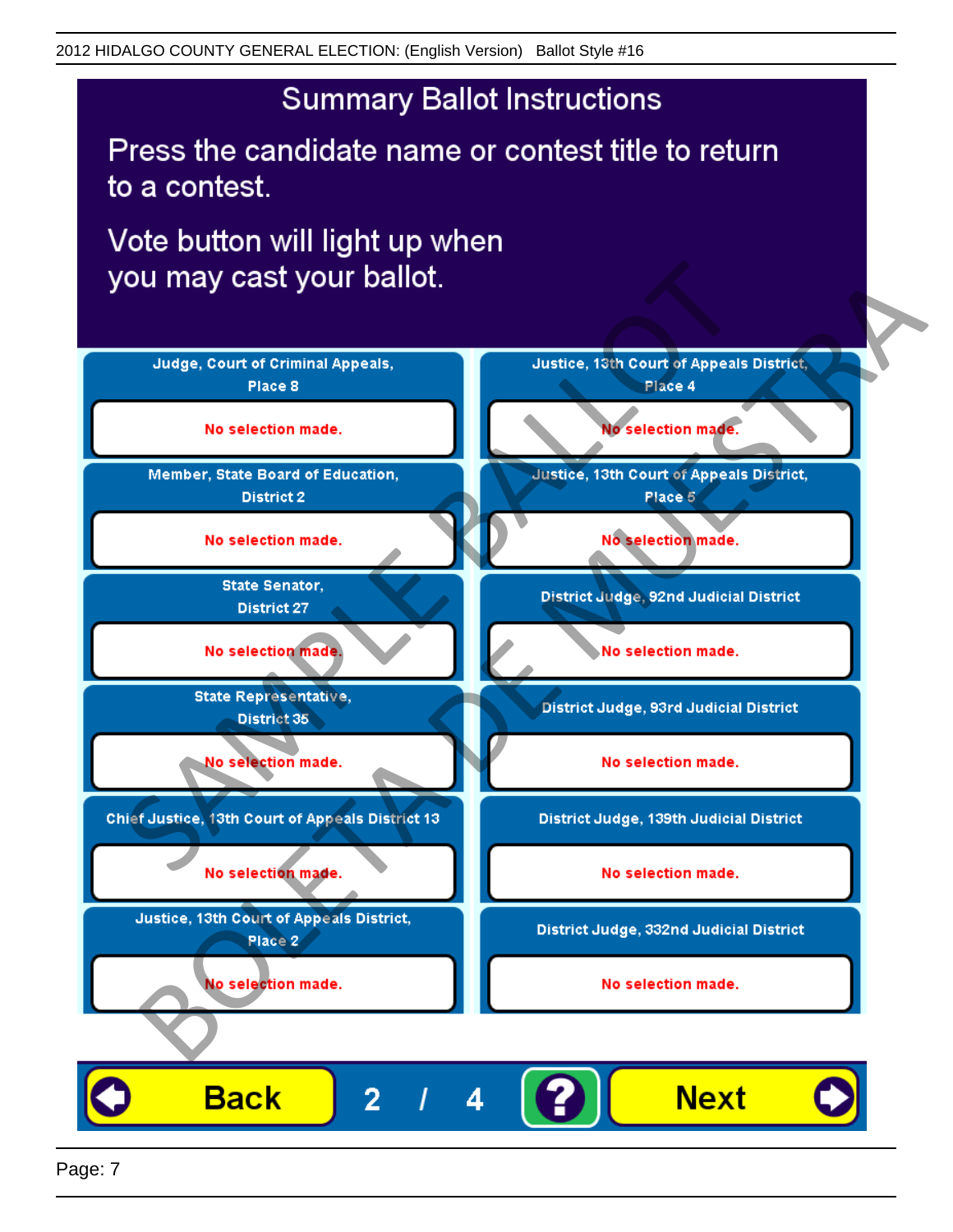Press the candidate name or contest title to return to a contest.

Vote button will light up when